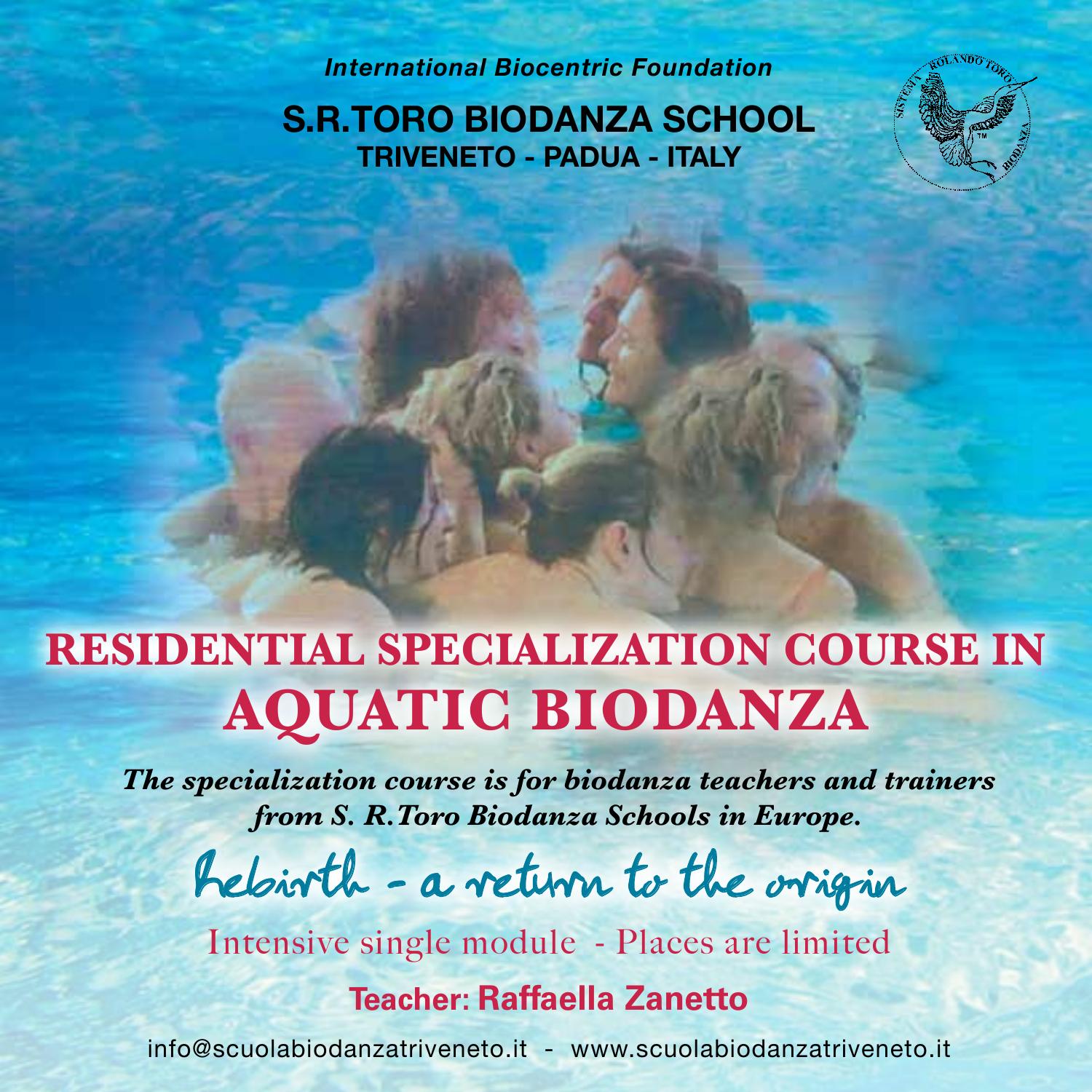# **SPECIALIZATION COURSE IN AQUATIC BIODANZA**

« The secret of renewal of life lies this consistency with the origin.» *R.Toro*

## « Vivencia Aquatic Biodanza is an experience of rebirth.» *R.Toro*

The proposed vivencias allow a deepening of the **trance states** and **regression** proposed in Biodanza and have as a **Rebirth** effect.

The exercises reproduce the intrauterine condition and favor a return to the origin, which consists in reliving prenatal and perinatal states at a biological level.

The trance and regression states achieved are of great depth and high integrating power.

The end of the regression state exit is characterized by **Consciousness Expansion**.

Trance and regression in aquatic biodanza strongly stimulate the **organic regeneration** ability and are accompanied by a deep pleasure.

You live deep, moving and transcendent states of affective expansion, intensifying the perception of being One with the Whole. In a protected and highly nutritious environment, it amplifies the erotic and affective **pleasure of love**, the fusion with the other.

#### **The benefits of Aquatic Biodanza**

The vivencia stimulate a deep connection with life, dissolve the armor, elevate internal mood and treat stress.

Increase self-esteem, erotism and feeling of peace.

- **Theory:** Study and analysis of Biodanza Trance and Regression concept.
	- Symbolic and archetypal aspects of the Water element.
	- Specific methodology of Aquatic Biodanza.
- **Vivencia:** Vivencia and Suspension Trance in warm water.

During the extension you can experience the Suspension Trance in warm water.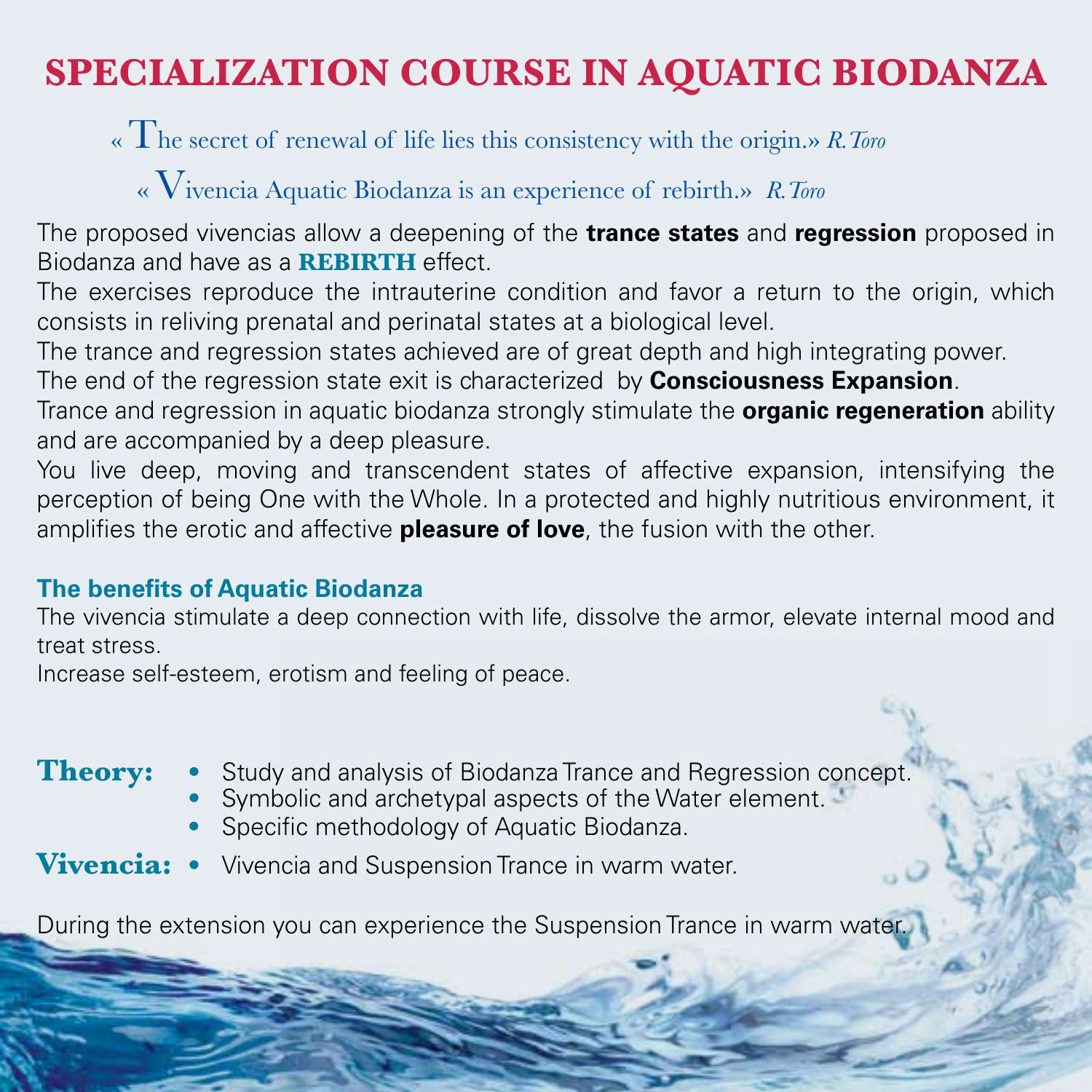

# *A return to the original pure essence* **RESIDENTIAL SPECIALIZATION COURSE IN AQUATIC BIODANZA**

The Specialization Course in Aquatic Biodanza is residential. The proposal is an exclusive experience in a quiet and familiar environment. It is a unique experience in sharing spaces, relaxing, sunbathing in the garden, eating together and sleeping.

The intensive course has a day off to enjoy the beauties of the cities of Padua and Venice.

The hosting association offers:

- green area
- swimming pool with water heated to the temperature of 36.5°C
- B&B accomodation from Friday night to Wednesday afternoon (single rooms, an attic with three beds, comfortable lounge to sleep with sleeping bags at an affordable price B&B) .
- kitchen available for the group

Nearby there are other B&Bs.

Bring at least two costumes, bath cap, bathrobe, slippers, water and some snacks to share

Please note that reservation is required. The number of course participants is limited, registration will be accepted based on the date of receipt of the application forms and payment of the course fees.



#### **Raffaella Zanetto**

*Certified teacher since 1994, has carried out her training in Biodanza with prof. R.Toro. She has been leading regular groups of aquatic biodanza since 1997. Co-director of the S.R.Toro Biodanza School -Triveneto and Specialist Teacher of Aquatic Biodanza since 2008, she has carried out numerous regular specialization courses.*